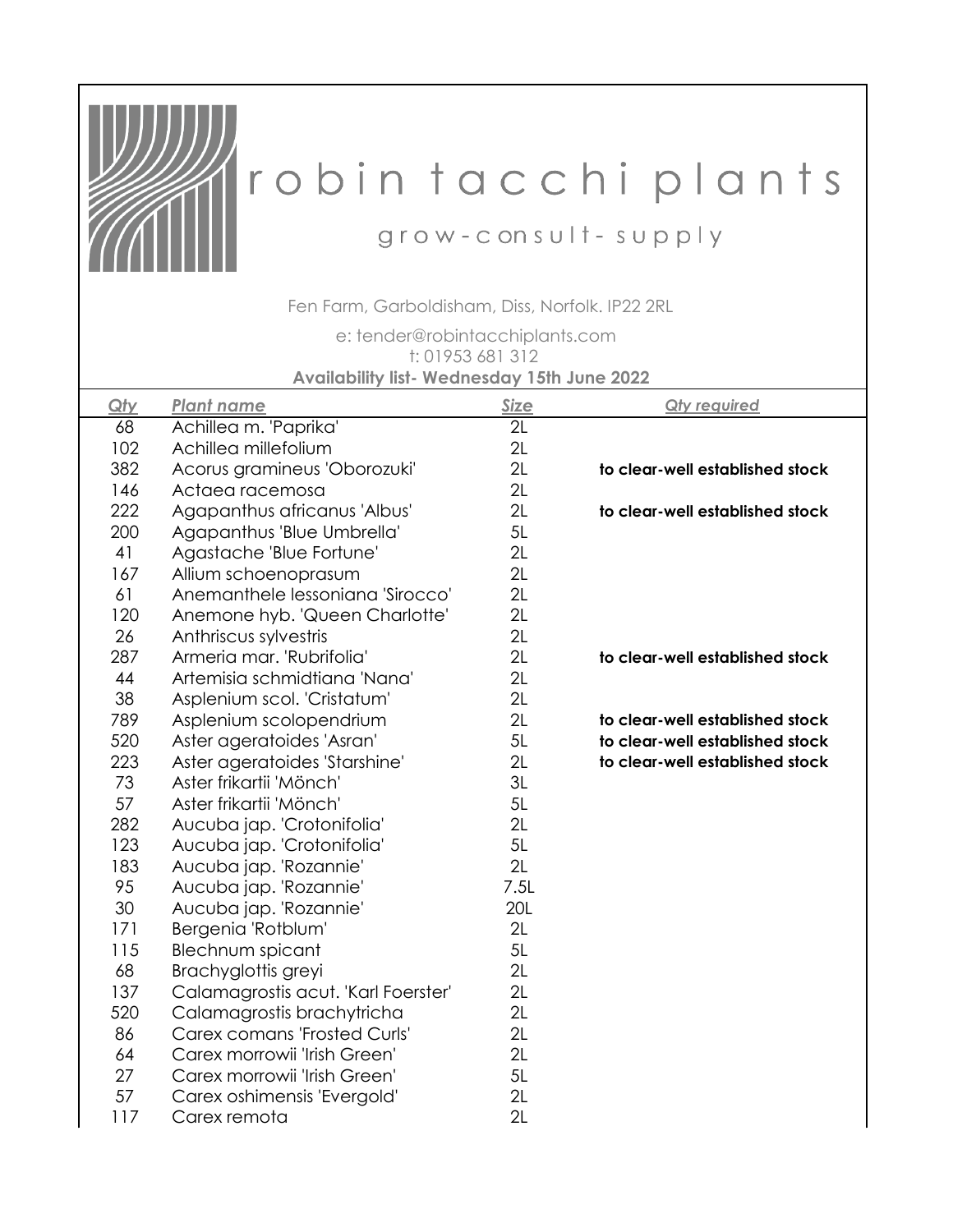| 2062 | Carex testacea 'Prairie Fire'      | 2L                  |
|------|------------------------------------|---------------------|
| 35   | Carpinus betulus                   | <b>TROUGH</b>       |
| 117  | Ceanothus prostratus               | 5L                  |
| 515  | Choisya 'Aztec Pearl'              | 4.5L                |
| 90   | Choisya ternata                    | 4.5L                |
| 514  | Choisya ternata 'Apple Blossom'    | 4.5L                |
| 55   | Choisya ternata 'Lich'             | 2L                  |
| 76   | Coreopsis vert. 'Moonbeam'         | 2L                  |
| 9    | Cornus mas                         | <b>20L</b>          |
| 30   | Cornus sanguinea                   | <b>iL 150-175cm</b> |
| 172  | Cotinus cog. 'Young Lady'          | 7.5L                |
| 21   | Cotoneaster franchetii             | <b>TROUGH</b>       |
| 39   | Crataegus monogyna                 | <b>iL 150-175cm</b> |
| 43   | Crocosmia 'George Davidson'        | 2L                  |
| 27   | Daphne odora                       | 2L                  |
| 70   | Deschampsia cesp. 'Pixie Fountain' | 2L                  |
| 39   | Deschampsia cesp. 'Pixie Fountain' | 5L                  |
| 61   | Dianthus deltoides                 | 2L                  |
| 64   | Dicentra spectabilis 'Alba'        | 2L                  |
| 810  | Distylium myr. 'Blue Cascade'      | 2L                  |
| 248  | Distylium myr. 'Blue Cascade'      | 3L                  |
| 32   | Dryopteris af. 'Crispa'            | 5L                  |
| 47   | Dryopteris cristata                | 2L                  |
| 129  | Dryopteris erythrosora             | 2L                  |
| 34   |                                    | 5L                  |
|      | Echinacea purpurea                 |                     |
| 24   | Eco Hedge                          | <b>TROUGH</b>       |
| 31   | Elaeagnus ebb. 'Gilt Edge'         | 10L                 |
| 68   | Elaeagnus ebb. 'Limelight'         | 5L                  |
| 159  | Elaeagnus ebbingei 'Armor'         | 10L                 |
| 89   | Elaeagnus ebbingei 'Armor'         | 5L                  |
| 26   | Epimedium pubigerum 'Orangekönig   | 2L                  |
| 87   | Equisetum hyemale                  | 2L                  |
| 33   | Escallonia 'Donard Seedling'       | 2L                  |
| 43   | Escallonia rubra 'Crimson Spire'   | 10L                 |
| 171  | Euonymus fort. 'Coloratus'         | 5L                  |
| 481  | Euonymus fort. 'Emerald 'n' Gold'  | 2L                  |
| 34   | Euonymus fort. 'Green Carpet'      | 5L                  |
| 30   | Euonymus jap. 'Bravo'              | 5L                  |
| 105  | Euonymus jap. 'El-Dorado'          | 2L                  |
| 1565 | Euonymus jap. 'Jean Hugues'        | 2L                  |
| 228  | Euonymus jap. Paloma Blanca        | 2L                  |
| 57   | Euonymus jap. Paloma Blanca        | 3L                  |
| 177  | Euonymus jap. 'Président Gauthier' | 4L                  |
| 124  | Eupatorium cannabinum              | 2L                  |
| 95   | Eupatorium dubium 'Baby Joe'       | 2L                  |
| 28   | Euphorbia 'Ascot Rainbow'          | 2L                  |
| 126  | Euphorbia characias wulfenii       | 2L                  |
| 28   | Euphorbia 'Whistleberry Garnet'    | 2L                  |
| 89   | Fagus sylvatica                    | 7.5L                |
| 28   | Fagus sylvatica                    | 10L                 |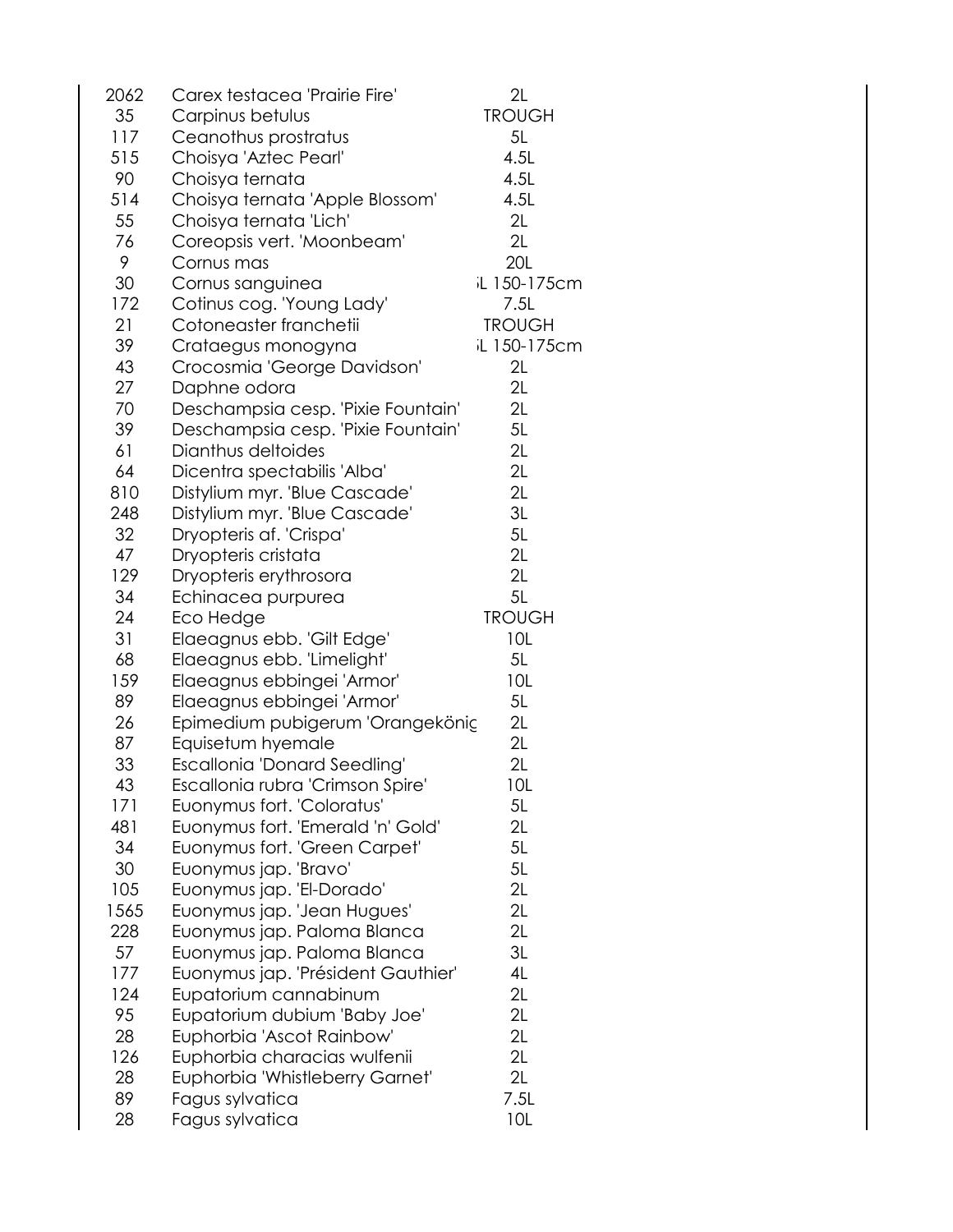| 119  | Fatsia japonica                     | 7.5L          |                                 |
|------|-------------------------------------|---------------|---------------------------------|
| 26   | Felicia amelloides                  | 2L            |                                 |
| 81   | Garrya elliptica                    | 5L            |                                 |
| 50   | Garrya elliptica                    | 10L           |                                 |
| 134  | Geranium sanguineum                 | 2L            |                                 |
| 26   | Griselinia littor. 'Variegata'      | 5L            |                                 |
| 51   | Griselinia littoralis               | <b>20L</b>    |                                 |
| 48   | Griselinia littoralis               | 10L           |                                 |
| 33   | Griselinia littoralis               | 5L            |                                 |
| 54   | Hebe 'Mette'                        | 7.5L          |                                 |
| 147  | Hebe 'Wiri Image'                   | 7.5L          |                                 |
| 100  | Hedera hel. 'Green Ripple'          | 2L            |                                 |
| 27   | Helleborus 'Double Aubergine'       | 2L            |                                 |
| 185  | Helleborus or. 'Tutu'               | 5L            |                                 |
| 123  | Hemerocallis 'Burning Daylight'     | 2L            |                                 |
| 30   | Hemerocallis 'Byzantine Emperor'    | 2L            |                                 |
| 191  | Hosta 'Devon Green'                 | 2L            |                                 |
| 79   | Hosta 'Green Bag'                   | 2L            |                                 |
| 30   | Hydrangea pan. 'Early Harry'        | <b>20L</b>    |                                 |
| 62   | Hydrangea pan. 'Limelight'          | 7.5L          |                                 |
| 30   | Hydrangea pan. 'Limelight'          | <b>20L</b>    |                                 |
| 76   | Hydrangea pan. 'Tardiva'            | 10L           |                                 |
| 134  | Hydrangea pan. Vanille-Fraise       | 7.5L          |                                 |
| 27   | llex aquifolium                     | 30L           |                                 |
| 52   | llex crenata                        | 5L            |                                 |
| 1784 | Ilex maximowicziana kanehirae       | 2L            |                                 |
| 184  | Ilex maximowicziana kanehirae       | <b>TROUGH</b> |                                 |
| 46   | Ilex maximowicziana kanehirae       | 3L            |                                 |
| 21   | Ilex meserv. Blue Maid              | <b>20L</b>    |                                 |
| 157  | Iris (G) 'Blue Rhythm'              | 2L            |                                 |
| 435  | Iris (G) 'Sable'                    | 2L            |                                 |
| 241  | Iris (G) 'White City'               | 2L            |                                 |
| 178  | Iris foetidissima                   | 2L            |                                 |
| 64   | Iris sib. 'Blue King'               | 2L            |                                 |
| 106  | Iris sib. 'Snow Queen'              | 2L            |                                 |
| 998  | Iris sib. 'Tropical Night'          | 2L            | to clear-well established stock |
| 46   | Iris sib. 'Tropical Night'          | 5L            |                                 |
| 86   | Juniperus comm. 'Hornibrookii'      | 5L            |                                 |
| 508  | Koeleria glauca                     | 2L            |                                 |
| 54   | Lavandula ang. Blue Scent           | 2L            |                                 |
| 200  | Lavandula 'Blue Star'               | 5L            |                                 |
| 92   | Lavandula 'Blue Star'               | 2L            |                                 |
| 274  | Leucanthemum (S) 'Polaris'          | 2L            | to clear-well established stock |
| 69   | Leucanthemum (S) 'Silberprinzessche | 2L            |                                 |
| 513  | Ligustrum j. 'Texanum'              | 5L            |                                 |
| 32   | Ligustrum j. 'Texanum'              | 10L           |                                 |
| 36   | Ligustrum oval. 'Green Diamond'     | <b>TROUGH</b> |                                 |
| 385  | Ligustrum ovalifolium               | 10L           |                                 |
| 509  | Liriope muscari 'Big Blue'          | 5L            |                                 |
| 31   | Liriope muscari 'Big Blue'          | 2L            |                                 |
|      |                                     |               |                                 |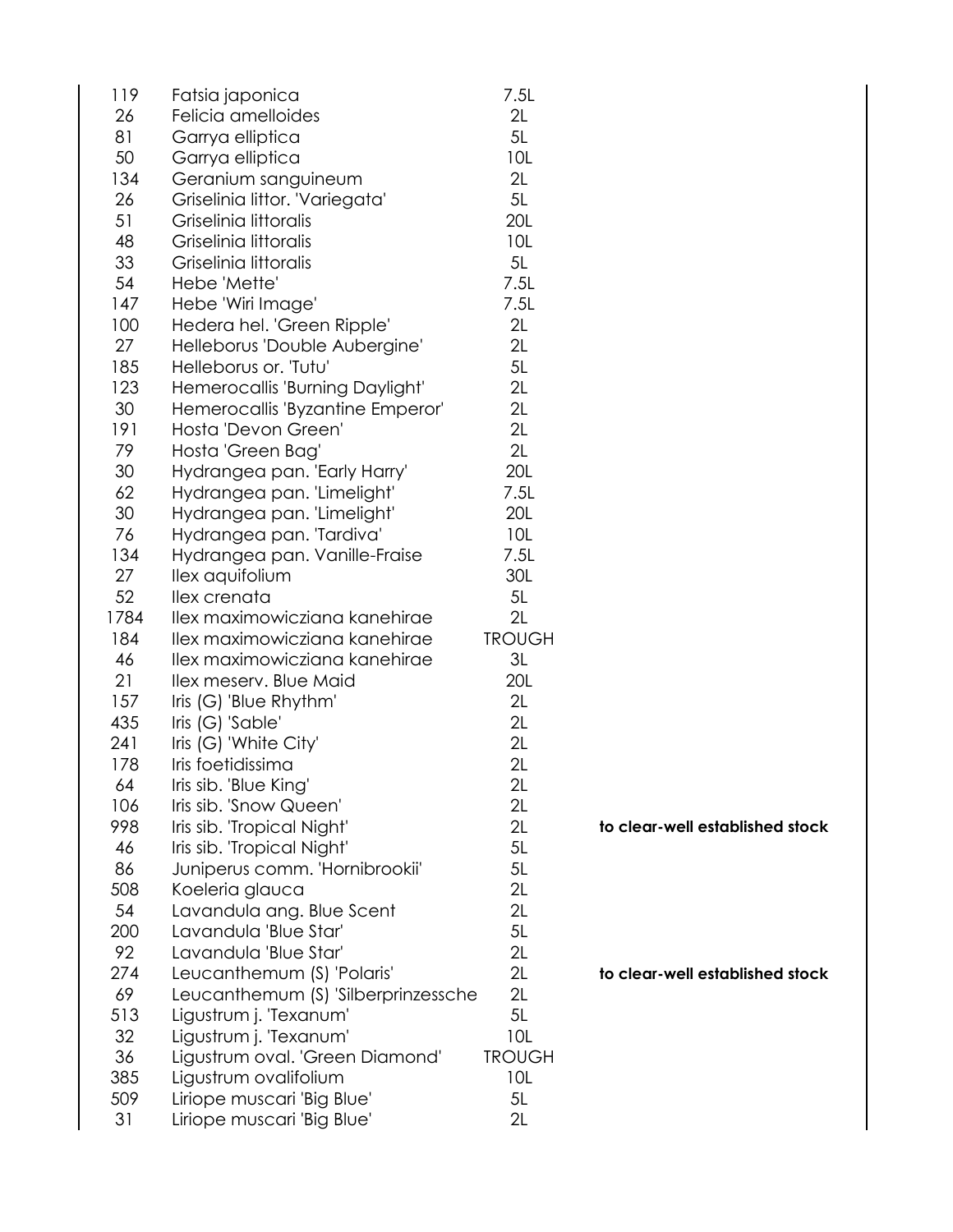| 2892 | Liriope muscari 'Ingwersen'         | 2L            |
|------|-------------------------------------|---------------|
| 261  | Liriope muscari 'Monroe White'      | 2L            |
| 28   | Lonicera crassifolia 'Little Honey' | 5L            |
| 29   | Lonicera nit. Ophelie               | 5L            |
| 30   | Lythrum sal. 'Blush'                | 2L            |
| 249  | Lythrum sal. 'Robin'                | 2L            |
| 241  | Mahonia media 'Winter Sun'          | 2L            |
| 161  | Mahonia media 'Winter Sun'          | 7.5L          |
| 200  | Melcourt Peat Free All Purpose Comp | 50L           |
| 168  | Melcourt Sylvabark Pine Bark Flakes | 50L           |
| 96   | Melica altissima 'Atropurpurea'     | 2L            |
| 32   | Miscanthus sin. 'Gracillimus'       | 3L            |
| 43   | Miscanthus sinensis                 | 2L            |
| 34   | Molinia caerulea 'Heidebraut'       | 5L            |
| 28   | Molinia caerulea 'Moorhexe'         | 5L            |
| 93   | Nandina dom. 'Magical Lemon & Lin   | 5L            |
| 142  | Nandina domestica 'Firepower'       | 5L            |
| 88   | Nandina domestica 'Gulf Stream'     | 4L            |
| 58   | Nandina domestica 'Moon Bay'        | 5L            |
| 563  | Nandina domestica Obsessed          | 4L            |
| 195  | Ophiopogon plan. 'Niger'            | 2L            |
| 188  | Osmanthus burkwoodii                | 10L           |
| 33   | Osmanthus burkwoodii                | 4L            |
| 35   |                                     | 2L            |
|      | Osmunda regalis                     |               |
| 26   | Panicum virgatum 'Heavy Metal'      | 2L            |
| 394  | Panicum virgatum 'Squaw'            | 2L            |
| 52   | Persicaria affinis                  | 2L            |
| 151  | Phormium 'Evening Glow'             | 4L            |
| 211  | Phormium 'Sundowner'                | 4L            |
| 425  | Phormium 'Yellow Wave'              | 4L            |
| 55   | Photinia fraseri 'Dicker Toni'      | 15L           |
| 207  | Pinus mugo pumilio                  | 2L            |
| 703  | Pittosporum ten. 'Gold Star'        | 5L            |
| 40   | Pittosporum ten. 'Gold Star'        | 2L            |
| 344  | Pittosporum ten. 'Golden Ball'      | 2L            |
| 51   | Pittosporum ten. 'Golf Ball'        | 2L            |
| 24   | Pittosporum ten. 'Golf Ball'        | <b>TROUGH</b> |
| 450  | Pittosporum ten. 'Silver Ball'      | 5L            |
| 40   | Pittosporum ten. 'Silver Ball'      | 2L            |
| 29   | Pittosporum ten. 'Silver Hedge'     | <b>TROUGH</b> |
| 458  | Pittosporum ten. 'Variegatum'       | 5L            |
| 308  | Pittosporum ten. 'Variegatum'       | 2L            |
| 177  | Pittosporum ten. 'Variegatum'       | 7.5L          |
| 32   | Pittosporum tob. 'Nanum'            | 5L            |
| 79   | Pleioblastus Fortunei               | 3L            |
| 124  | Polystichum polyblepharum           | 2L            |
| 47   | Pontederia cordata                  | 5L            |
| 87   | Potentilla f. 'Pink Queen'          | 2L            |
| 1100 | Prunus I. 'Caucasica'               | 3L            |
| 593  | Prunus I. 'Caucasica'               | 5L            |

to clear-well established stock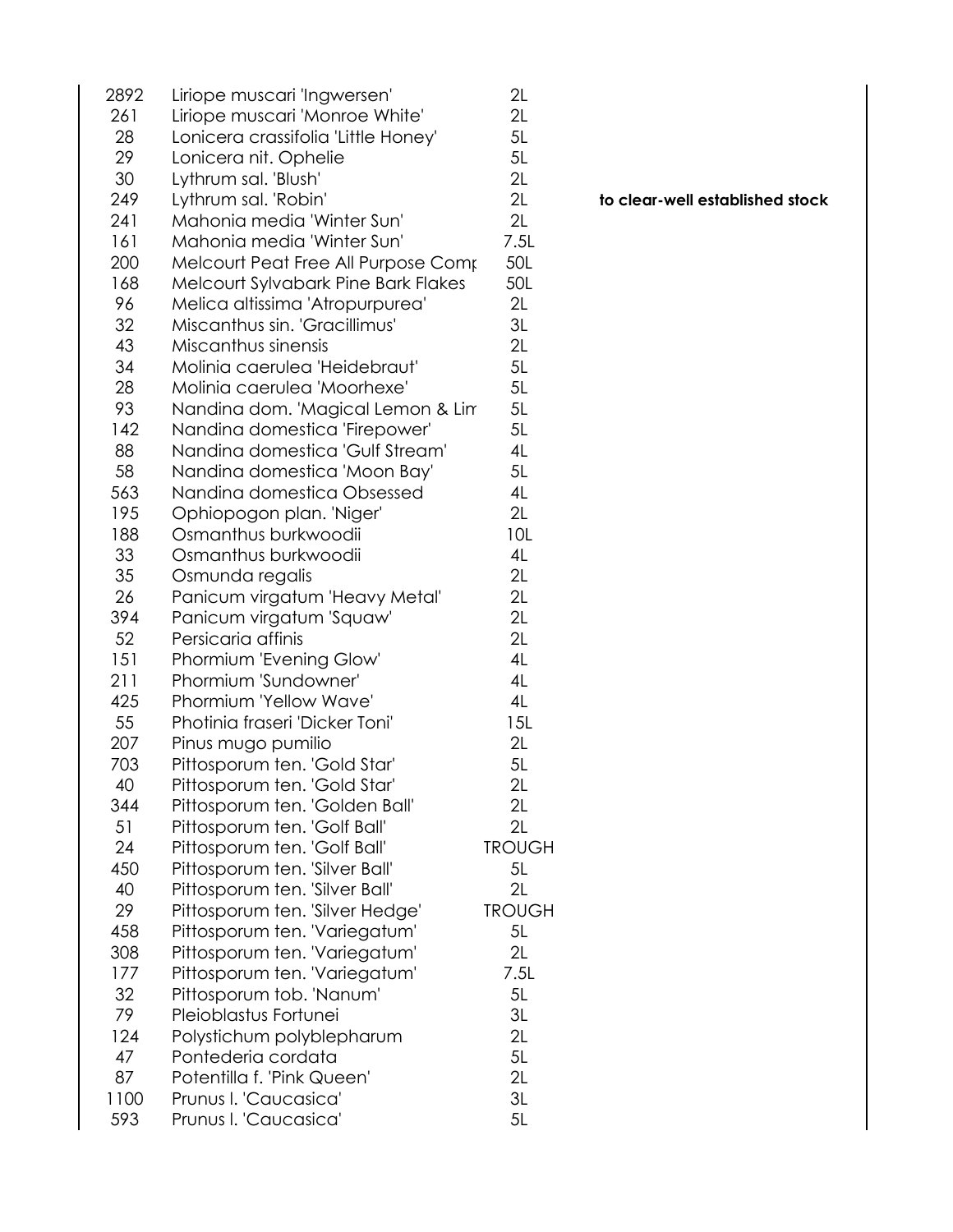| 742  | Prunus I. Etna                                    | 3L               |
|------|---------------------------------------------------|------------------|
| 25   | Prunus I. Etna                                    | 4.5L             |
| 44   | Prunus I. 'Herbergii'                             | 30L              |
| 2084 | Prunus I. 'Otto Luyken'                           | 3L               |
| 27   | Prunus I. 'Otto Luyken'                           | 7.5L             |
| 1168 | Prunus I. 'Rotundifolia'                          | 3L               |
| 13   | Prunus I. 'Rotundifolia'                          | 20L              |
| 445  | Prunus I. 'Zabeliana'                             | 3L               |
| 494  | Prunus Iusitanica 'Myrtifolia'                    | <b>TROUGH</b>    |
| 283  | Prunus Iusitanica 'Myrtifolia'                    | 2L               |
| 277  | Prunus Iusitanica 'Myrtifolia'                    | 10L              |
| 90   | Prunus Iusitanica 'Myrtifolia'                    | 15L              |
| 36   | Prunus Iusitanica 'Myrtifolia'                    | 25L              |
| 34   | Prunus Iusitanica 'Myrtifolia'                    | 20L              |
| 27   | Prunus Iusitanica 'Myrtifolia'                    | 5L               |
| 172  | Prunus Iusitanica 'Variegata'                     | 10L              |
| 15   | Prunus Iusitanica 'Variegata'                     | 20L              |
| 28   | Pyracantha cocc. 'Red Cushion'                    | 3L               |
| 112  | Rodgersia pinnata                                 | 2L               |
| 29   | Rosa (F) Blue for You                             | 3L               |
| 39   | Rosa (F) 'Bonica'                                 | 10L              |
| 27   | Rosa (H) Kent                                     | 3L               |
| 30   | Rosa (T) Warm Wishes                              | 3L               |
| 30   | Rosa Annes Rose                                   | 3L               |
| 29   | Rosa Golden Beauty                                | 3L               |
| 30   | Rosa Precious Ruby                                | 3L               |
| 30   | Rosa 'Silver Anniversary'                         | 3L               |
| 42   | Rosa 'Suffolk'                                    | 2L               |
| 39   | Rubus 'Betty Ashburner'                           | 2L               |
| 155  | Rubus pentalobus 'Green Carpet'                   | 2L               |
| 540  | Sarcococca confusa                                | 4.5L             |
| 82   | Sarcococca confusa                                | 2L               |
| 80   | Sarcococca hookeriana digyna                      | 4L               |
| 261  |                                                   | 2L               |
| 40   | Sarcococca hookeriana 'Purple Sten                |                  |
| 2625 | Shibataea kumasasa<br>Skimmia confusa 'Kew Green' | 3L<br>4.5L       |
| 345  | Skimmia confusa 'Kew Green'                       | 7.5L             |
| 174  |                                                   |                  |
|      | Skimmia j. 'Tansley Gem'                          | 4.5L             |
| 75   | Soleirolia soleirolii                             | 5L               |
| 41   | Spiraea japonica 'Firelight'                      | 5L               |
| 301  | Spiraea nipp. 'Snowmound'                         | 2L               |
| 73   | Symphytum grand. 'Hidcote Blue'                   | 2L               |
| 78   | Thalictrum 'Black Stockings'                      | 2L               |
| 50   | Tiarella wherryi                                  | 2L               |
| 33   | Trachelospermum as. 'Mandanianum                  | 10L              |
| 90   | Trachelospermum jasminoides                       | 5L               |
| 29   | Trachelospermum jasminoides                       | <b>10L FRAME</b> |
| 34   | Typha minima                                      | 2L               |
| 137  | Ulex europaeus                                    | 2L               |
| 59   | Verbena bon. 'Lollipop'                           | 5L               |